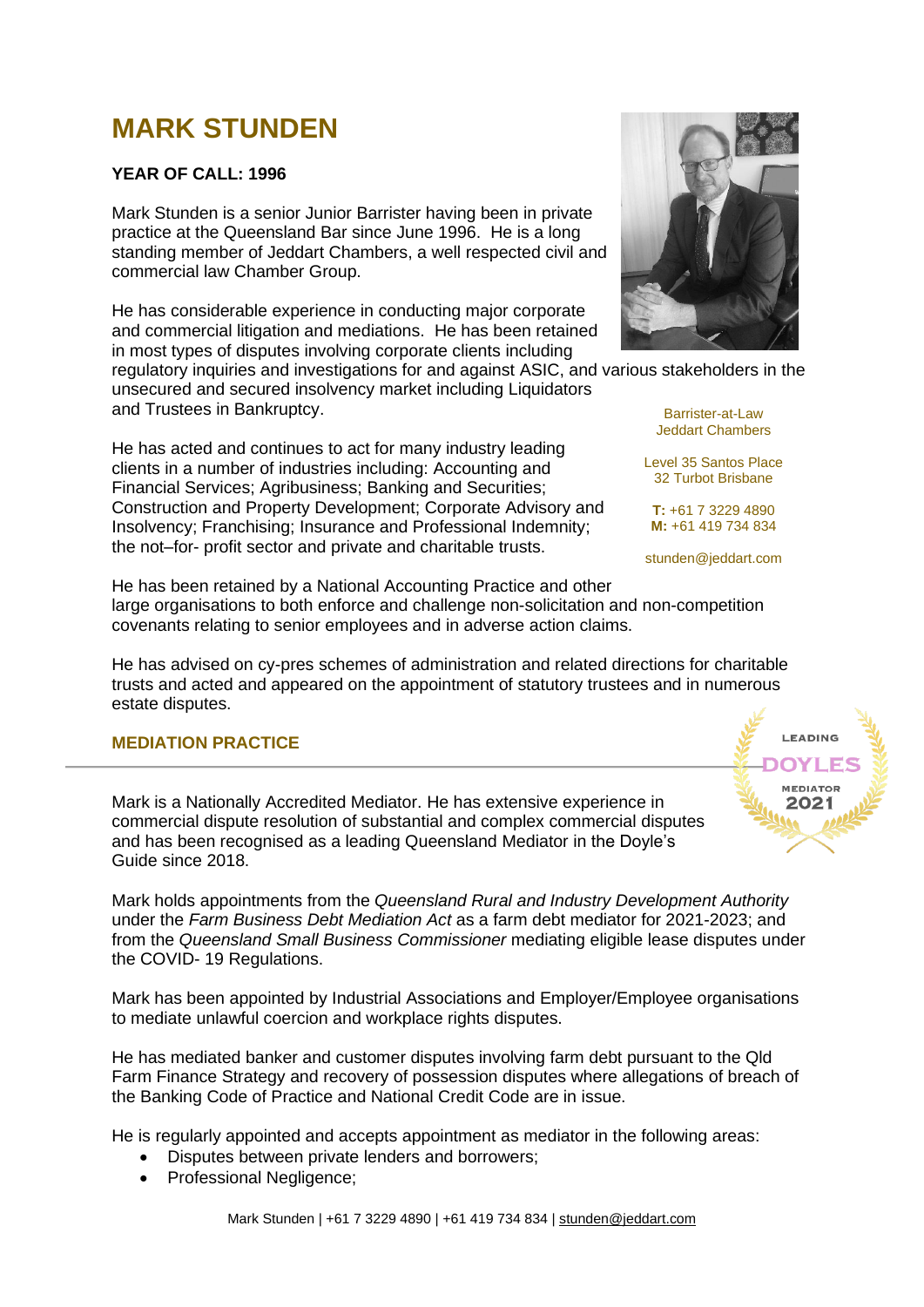- Employment and Industrial disputes;
- Franchise and Lease disputes;
- Family Law disputes:
- Disputes between the ATO and debtors/taxpayers;
- Shareholder and director disputes:
- Construction and commercial disputes;
- Trust and estate disputes (including TFM proceedings).

# **AREAS OF PRACTICE**

Alternative dispute resolution | Banking and securities | Building and construction | Contract and commercial disputes (including franchising and partnership disputes) | Corporate Law (including Governance and Insolvency) | Employment (including dismissals, adverse action, discrimination, safety and workers compensation statutory appeals) | Equity and Trusts | Insurance | Judicial Review & Administrative | Professional Conduct/Negligence | Succession and Estates | Trade Practices | Family Law

# **SELECTED CASES**

**Passey v South American Trading Company Pty Ltd as trustee for the Gardner Family Trust No 4** [2022] FCA 295

Shareholder oppression proceedings

#### **Combis v. Brent (2019) FCA 1122**

Transfers of property void as against the Trustee in Bankruptcy.

#### **The Corporation of the Trustees of the Order of the Sisters of Mercy Qld v. Attorney General of QLD QSC (October 2018)**

Charitable Trusts: Variation of cy-pres scheme of administration, retirement and appointment of new trustees, transfer of corpus.

# **Ghuman v. Johal QSC 8054/18 (August 2018)**

Appointment of statutory trustees: Husband charged with the murder of his wife, forfeiture rule, tenants in common.

# **Rocky Organic Property Pty Ltd & Anor v. Camm & Anor QSC BS5149/17(April 2018)**

Summary judgment**:** contractual terms**,** best endeavours to fulfil conditions precedent.

# **Sorbie as Trustee for The Sorbie Holding Trust v. Sorbie (A Bankrupt) QSC BS 961/18 (March 2018)**

Trusts & trustees: directions to commence proceedings.

#### **Mirvac Queensland Pty Ltd v. Chief Executive of the Dept. of Aboriginal and Torres Strait Islander Partnerships [2018] QSC 248 (31 October 2018)**

Judicial review and administrative law: aboriginal cultural heritage management plan.

# **Lynch v. Advance tech Pty Ltd (In Liq) QSC BS8039/17 (August 2017)**

Corporations: leave to proceed, product liability claims under Part 3-2 Division 1 (Consumer Guarantees Regime) and Part 3-5 (Safety Defect Provisions) of the ACL.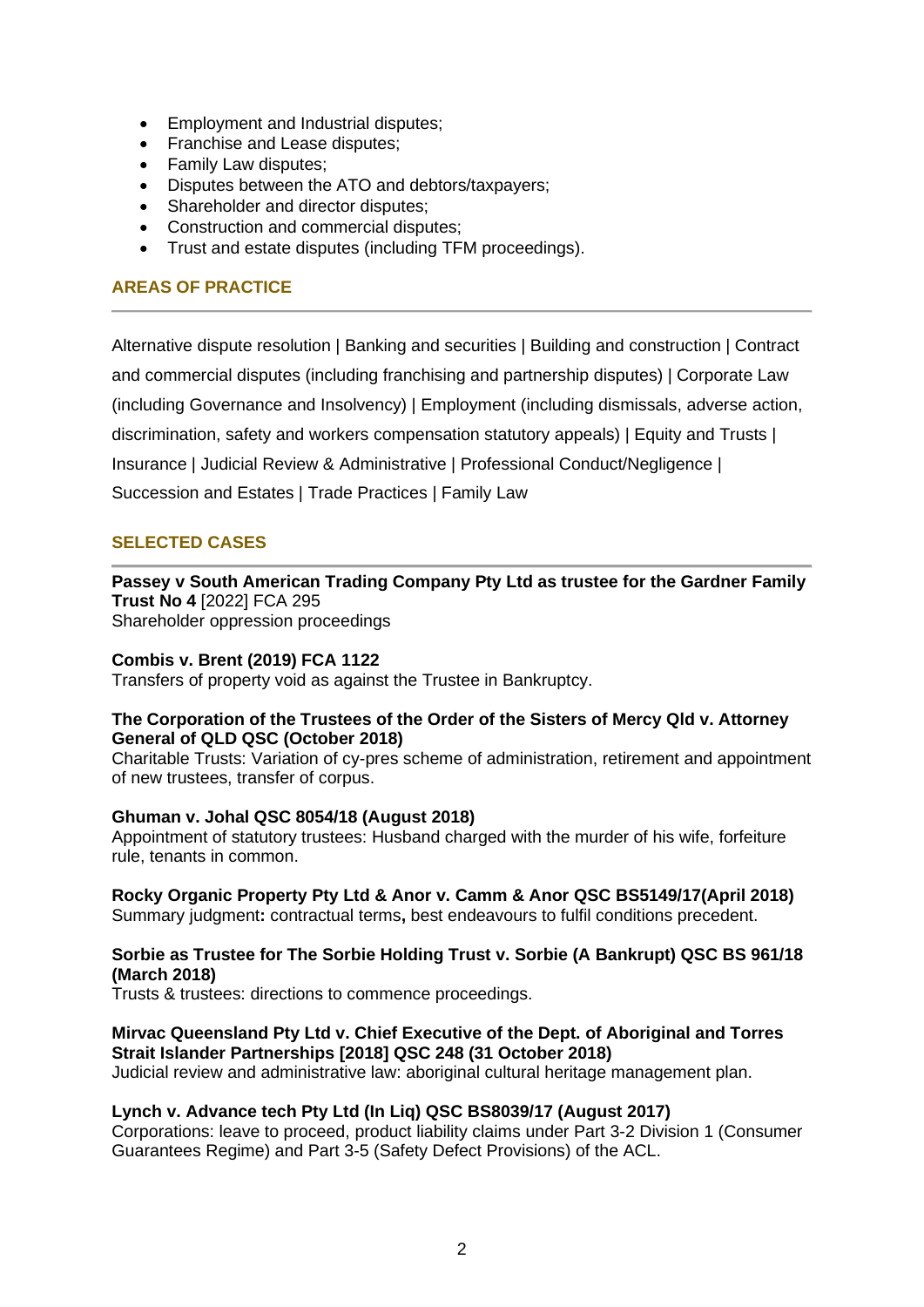**Whittaker v. Crowe Horwath (Aust) & Ors FCCA BRG 58/2017(June 2017)** Adverse action.

**Crowe Horwath (Aust) Pty Ltd v. Whittaker District Court 493/17 (June 2017)** Employment: Restraint of trade.

**R. George Investments Pty Ltd & Anor v. Andagali & Ors [2017] QSC 116** Corporations: summary judgment, whether prior indebtedness was extinguished by operation of a deed of company arrangement, perfection by registration of security interest.

#### **Louden v. Louden QSC BS 5955/17 (July 2017)**

Appointment of statutory trustees for sale.

**Queensland Nickel Pty Ltd v Warratah Coal Pty Ltd & China First Pty Ltd. (2016)** Corporations: voidable transactions.

#### **Nalos Pty Ltd & Woolworths Limited v. Bird Group Pty Ltd; Watpac Construction Pty Ltd; Watpac Limited & Ors [2015] QSC 174**

Building & Construction, Professional Negligence**: l**eave to amend after limitation period**.** 

**Federal Court QUD 127/2013 Vantage Holdings Pty Ltd v. Huang (June 2015)** Corporations: insolvent trading.

#### **Body Corporate for Rosegum Villas v. The Queensland Building and Construction Commission QCAT: GAR 319-11 (August 2014)**

Administrative Review: subsidence and settlement claim under the Home Insurance Scheme.

#### **Bailey as Trustee for the Dae Sa Charitable Trust v. Khoo QSC BS10553/13 (December 2013)**

Charitable Trusts: removal of trustee.

**Lauder Pty Ltd v. Angor Investments Pty Ltd & Hutchison [2013] QSC 175, 16 July 2013.** Recovery of possession of commercial premises: whether unilateral changes to lease documentation had been accepted by the landlord prior to banking the tenant's cheque for arrears of rent by landlord's agent.

**Harwood v. Greig as liquidator of Octaviar Financial Services Pty Ltd ats Challenger Managed Investments Ltd & Colonial First State Investments Ltd (July 2013)** Corporations: proofs of debt.

#### **Re Sarantinos, Gothard and Michael as administrators of the RPG Group of Companies BS11200/12 (18 December 2012)**

Corporations: extinguishment of security interests and the passing of title of equipment.

# **Glassock v. The Trust Company (Australia) Pty Ltd [2012] QSC 0159 (13 February 2012)**

Trustee's directions from Court: whether two of three executors, acting alone, ought to commence proceedings to set aside an inter vivos transfer of property by the deceased to another beneficiary where the transfer was contrary to the deceased's longstanding testamentary intention and where the deceased was elderly, physically enfeebled and suffering from long term dementia.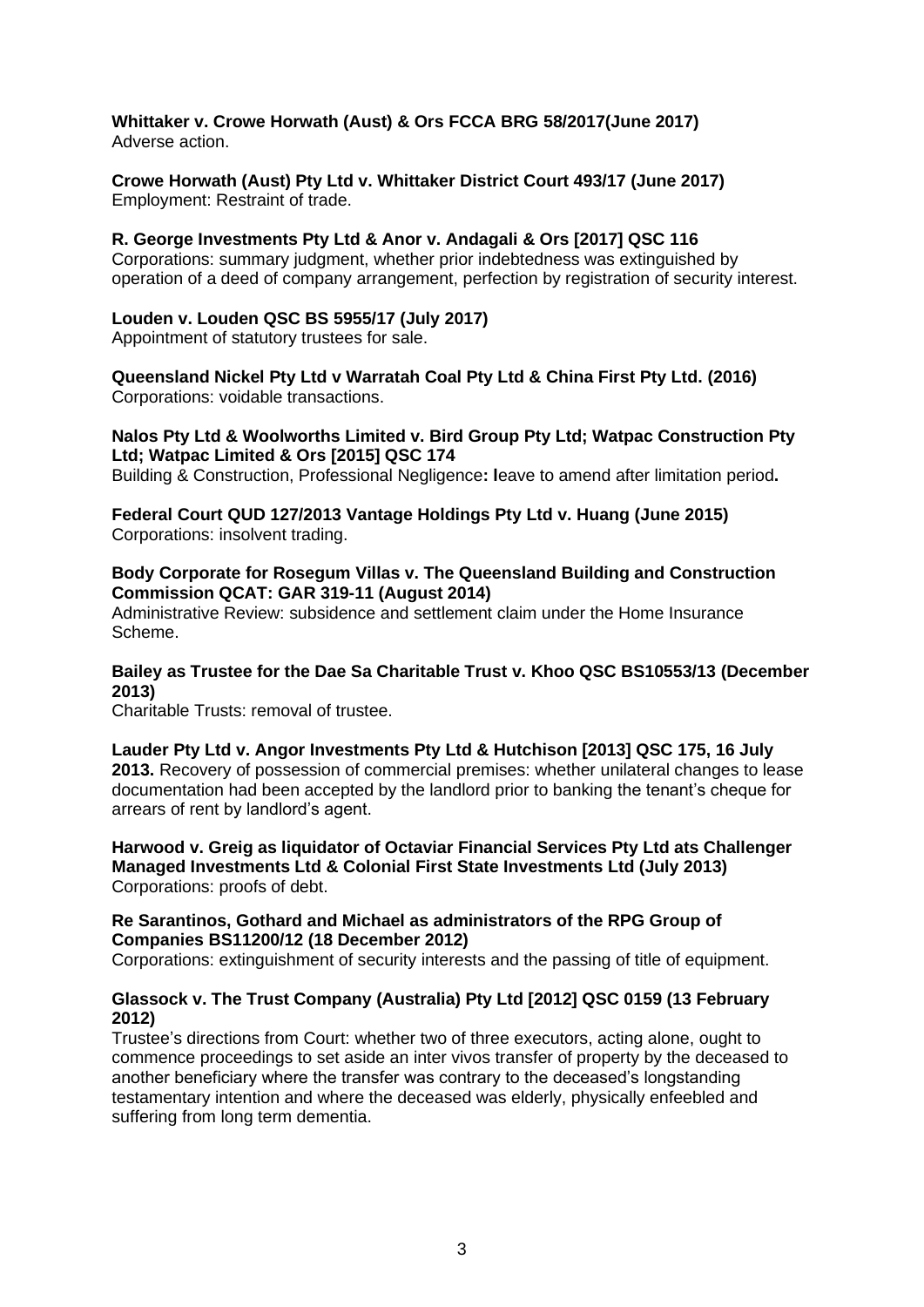#### **Rural Health Care Pty Ltd v. GP Quality Care Pty Ltd & Ors BS 11728/11(10 January**

**2012)** Resisting appointment of a provisional liquidator and interlocutory asset preservation orders.

#### **Fab Investments Co Ltd v. McCann & Killer as liquidators of Yellow Sun Mines (Operations) Pty Ltd (In Liq) & Ors BS4596/11 (September 2011)**

Corporations: oppression, dilution of shareholding and breach of pro-rata pre-emptive rights under the company's constitution.

#### **Ng v. Van de Velde [2011] FCAFC 35**

Appellate, Corporations: transfer of trust property voidable by s.588FE and void by s.468 of the Corporations Act 2001.

# **Greig & Anor v. Octaviar Limited (Receivers and Managers Appointed) (In Liquidation) & Anor [2010] QSC 347**

Liquidator's remuneration and costs.

#### **Bradnam's Windows and Doors Pty Ltd v. Offermans [2011] QCA 106 (20 May 2011**)

Appellate, Corporations: whether the defence disclosed a cause of action or valid defence to liquidator's claim for an unfair preference and the validity of a charge as against the liquidator.

#### **ASIC v. Mettam QSC (3650 of 2010)**

Corporations**: i**nterlocutory and final orders restraining an unlicensed securities business and the promotion and operation of an Advance Fee Scheme.

# **Allied Gold Limited v. LJ Consulting Pty Ltd QSC BS6448/2010 (2 July 2010)**

Commercial Equity: injunctions, contract.

# **Hamilton Australia Pty Ltd v. Wood & Another BS 11164/10 (19 October 2010)**

Corporations: commercial equity, injunctions.

# **Hydrofibre Pty Ltd v. Australian Prime Fibre Pty Ltd [2009] QSC 171**

Contract: interlocutory injunctions.

# **Commonwealth DPP v. Edwards: (June 2008)**

Corporations: criminal sentencing.

#### **Pressview Pty Ltd v. Oyster Cove International Pty Ltd & Chong & Ors QSC BS694/08: (September 2008)**

Corporations: derivative action, directors duties.

#### **Roberts v. Schokman NSWCA 40744/06 heard on 24 September 2007**

Leave to appeal: contract, liability for sub-division development costs and the proper construction of special conditions.

# **ASIC v. Georgiadis & Ors BS7611/07 (29 August 2007)**

Corporations: travel restraint, injunctions.

# **RE: Pioneer Permanent Building Society Limited BS 8259/06:** Scheme of

Arrangement/merger with the Bank of Qld Ltd.

#### **Craddock v. Sweeney [2005] QSC 037**

Corporations: review of decision to disallow a proof of debt.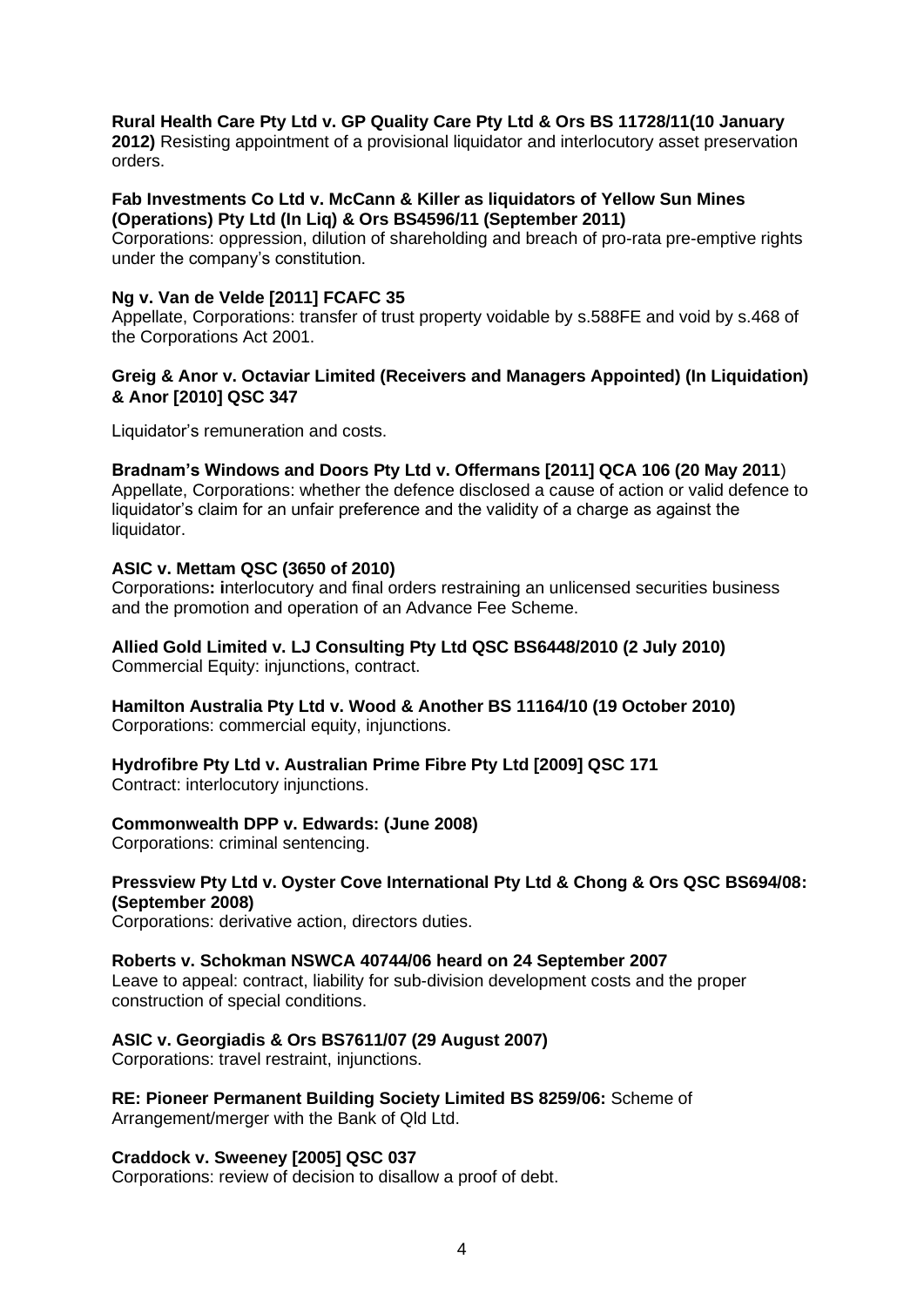#### **Surfers Paradise Investments Pty Ltd (in liq) v. Davoren Nominees Pty Ltd [2004] 1 Qd R 567**.

Appellate, Corporations: secured creditor, election to surrender security.

#### **MIM Holdings Limited [2003] QSC 1**

Corporations: approval of a scheme of arrangement.

#### **Barnes v. Ryan [2003] QCA 292**

Appellate" contract of guarantee, joint venture.

#### **PMB Australia Ltd v. MMI General Insurance Ltd & Ors [2002] QCA 361***.*

Appellate: contract of insurance, business interruption, doctrine of proximate cause.

# **GM Maloney & Anor as Liquidator of Fondside Australia Pty Ltd v. Dunmore Sand & Soil Pty Ltd [2001] QDC 327**

Corporations: unfair preference claim.

#### **ASIC v. Singapore Liaison Pty Ltd [1999] FCA 350**

Corporations: interlocutory injunctions requiring disclosure of and freezing of assets.

# **CAREER**

| 1996 | Barrister, Queensland |  |
|------|-----------------------|--|
| 1991 | Solicitor, Queensland |  |

#### **MEMBER**

Bar Association of Queensland

QUT career mentoring scheme

Board member RSPCA Qld June 2010 - April 2011.

# **AWARDS & RECOGNITION**

| 2018-21 | Doyle's Listing of Leading Mediators - Queensland.                                                                         |
|---------|----------------------------------------------------------------------------------------------------------------------------|
| 2015-16 | Doyle's Listing of Recommended Queensland Commercial Litigation<br>and Dispute Resolution Junior Counsel.                  |
| 2007    | Queensland Dux: Company Secretarial Practice and Meetings<br>(Chartered Secretaries Australia) (Semester 1) (joint winner) |
| 1996    | James Archibald Douglas Advocacy Prize: Bar Practice Course (joint<br>winner)                                              |